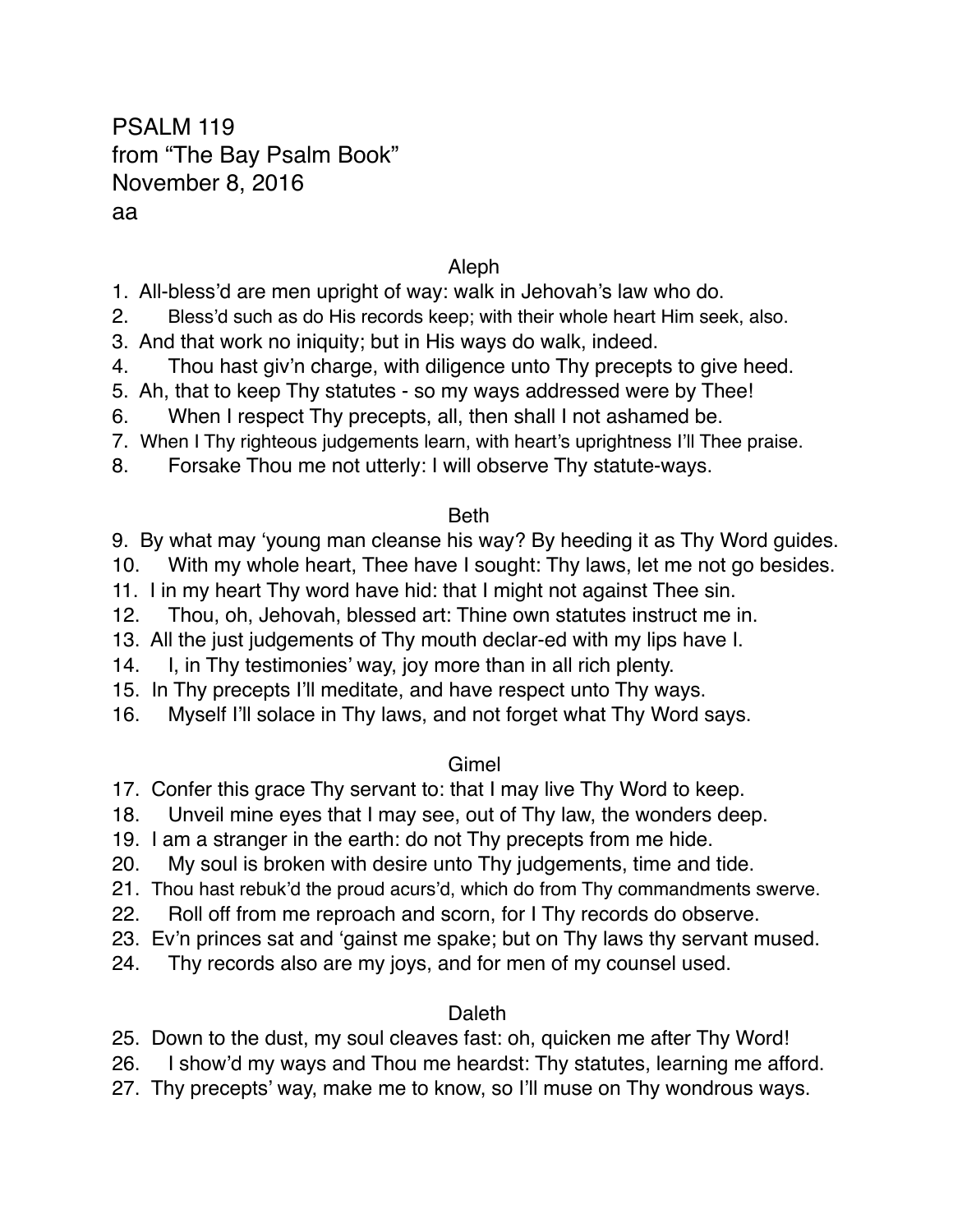- 28. My soul doth melt for heaviness! According to Thy Word, me raise.
- 29. The way of lying from me take, and Thy law grant me graciously.
- 30. The way of truth, I chosen have: Thy judgements 'fore me laid, have I.
- 31. Thy testimonies, cleave I to. Oh, Lord, on me shame do not cast!
- 32. Then shall I run Thy precepts' way, when Thou mine heart enlarged hast.

He

- 33. En-form me, Lord, in Thy law's path, and I will keep it to the end.
- 34. Skill give me, and Thy law I'll keep: yea, with my whole heart it attend.
- 35. Cause me to tread Thy precepts' path, because therein delight I do.
- 36. Unto Thy records bend my heart; and covetousness not unto.
- 37. From vain sights turn away mine eyes: and in Thy way make me to live.
- 38. Confirm Thy Word Thy servant to, who to Thy fear himself doth give.
- 39. My slander, which I fear, remove; because Thy judgements, good they be.
- 40. Lo, for Thy precepts I have long'd. Oh, in Thy justice, quicken me!

Vau

- 41. Find me out, let Thy mercies, Lord: Thy saving health, as Thou hast said.
- 42. So, I my taunters answer shall; for on Thy Word my hope is staid.
- 43. Nor truths' word quite from my mouth take: because Thy judgements I attend.
- 44. So, I Thy law shall alway keep, to everlasting, without end.
- 45. And I will walk at liberty, because I do Thy precepts seek.
- 46. Nor will I blush, when before kings, I of Thy testimonies speak.
- 47. In Thy commands, which I have loved, also myself delight, I will;
- 48. and lift my hands to Thy commands, beloved; and mind Thy statutes, still.

### Zain

- 49. Good to Thy servant make the Word on which to hope Thou didst me give.
- 50. This was my comfort in my grief: because Thy Word doth make me live.
- 51. The proud have much derided me; yet have I not Thy law declined.
- 52. Thy judgments, Lord, that are of old, I did recall, and comfort find.
- 53. Horror hath taken hold on me, for lewd men that Thy law forsake.
- 54. I, in my pilgrimage's house, of Thy statutes my songs do make.
- 55. By night remembered I Thy name, O Lord; and I Thy law observe.
- 56. This hath been unto me: because I from Thy precepts did not swerve.

# **Cheth**

- 57. He, ev'n the Lord, my portion is! I said that I would keep Thy Word.
- 58. With my whole heart, Thy face I begged! Thy promised mercies me afford.
- 59. I thought upon my ways, and turn'd my feet into Thy testaments.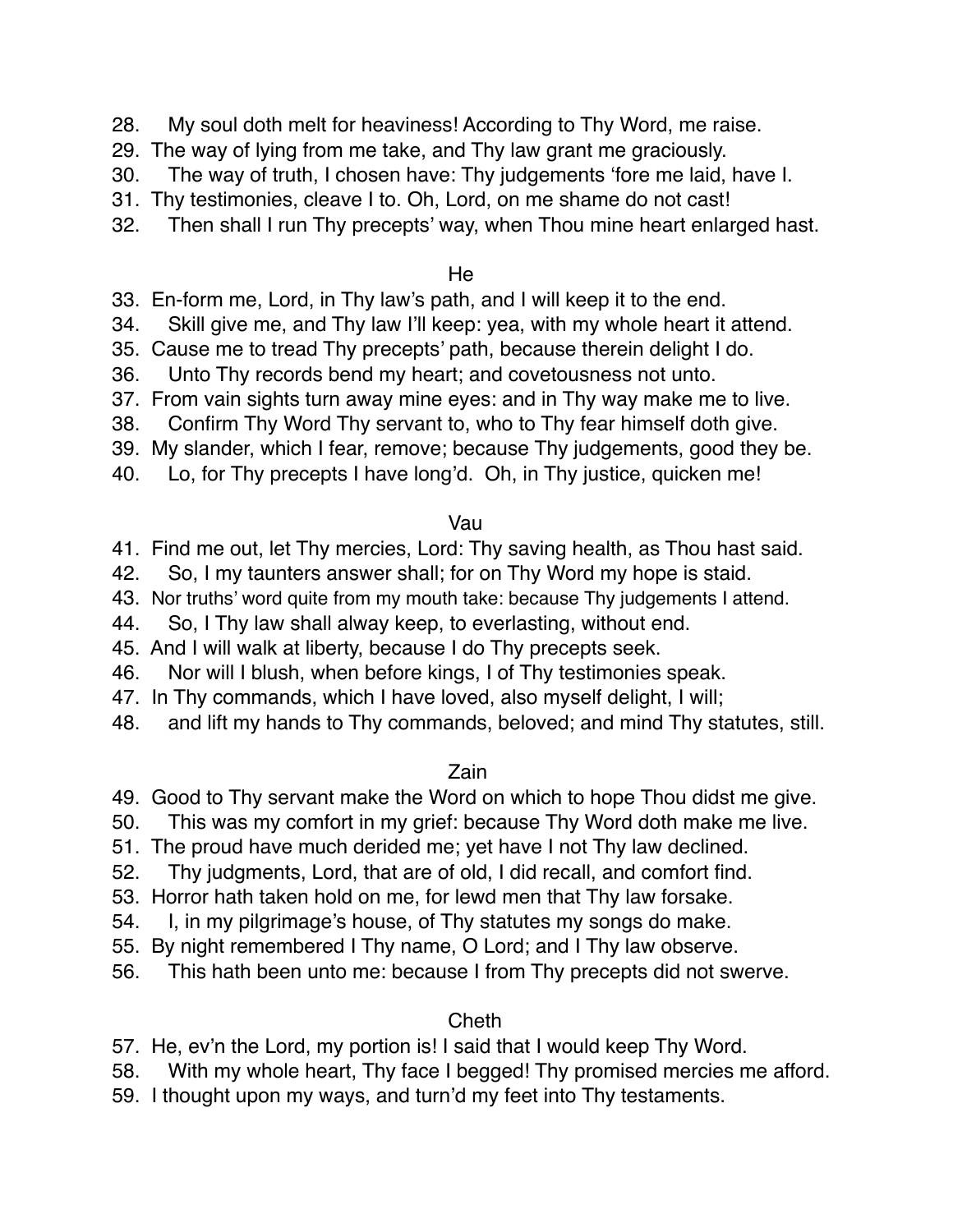- 60. I hasted and made no delays to keep, with heed, Thy commandments.
- 61. The bands of wicked men me robbed! Of Thy law I am not mindless.
- 62. I'll rise at midnight Thee to praise for judgments of Thy righteousness.
- 63. Companion am I to all them that fear Thee, and Thy laws do heed.
- 64. Thy mercy fills the earth, O Lord! Teach me the Laws Thou hast decreed.

#### **Teth**

- 65. Jehovah, with Thy servant ,Thou, after Thy Word, right-well hast done.
- 66. Good taste and knowledge teach Thou me, for I believe Thy precepts on.
- 67. Before I was chastised, I strayed: but I Thy Word observed have now.
- 68. Thou art good, and art doing good: Thy statutes teach me, oh, do Thou!
- 69. The proud against me forged a lie: Thy Laws I'll keep with my heart's might.
- 70. The heart of them is fat as grease: but in Thy law I do delight.
- 71. It's good for me, I was chastised, that so Thy statutes learn I should.
- 72. Better to me is Thy mouth's law, than thousands of silver and gold.

### Jod

- 73. Know, make me, & I'll learn Thy laws! Thy hands, me, form-ed have, and made.
- 74. Who fear Thee, me shall see and joy, because hope in Thy Word I had.
- 75. Thy judgements, Lord, I know are just; and faithfully Thou chastened me.
- 76. As Thou hast to Thy servant spoke, now let Thy grace my comfort be.
- 77. Send me Thy grace, that I may live; for Thy law as my joy I choose.
- 78. Shame proud ones, that me falsely wrong: but I will in Thy precepts muse.
- 79. Let them that fear Thee turn to me, and such as have Thy records known.
- 80. Let my heart be in Thy laws found, that so I shame may suffer none.

### Caph

- 81. Look for Thy Word, I do when as my soul doth faint for help from Thee.
- 82. Mine eyes have fail-ed for Thy Word, saying "When wilt Thou comfort me!"
- 83. I, like a smoke-dried bottle, am; yet do I not Thy laws forgo.
- 84. What are Thy servants days? When wilt on my pursuers, judgement do?
- 85. The proud have digg-ed pits for me, which do not unto Thy law suit.
- 86. All Thy commands are truth. Help me! They wrongfully me persecute!
- 87. They nigh had wasted me on earth, but I Thy laws did not forsake.
- 88. To keep the records of Thy mouth, me in Thy mercy lively make.

# Lamed

89. Made fast i'th heavens is Thy Word, oh Lord, forever to endure.

- 90. From age to age Thy faithfulness: Thou form'dst the earth, and it stands sure.
- 91. As Thou ordain'dst, they still abide; for all are servants Thee unto.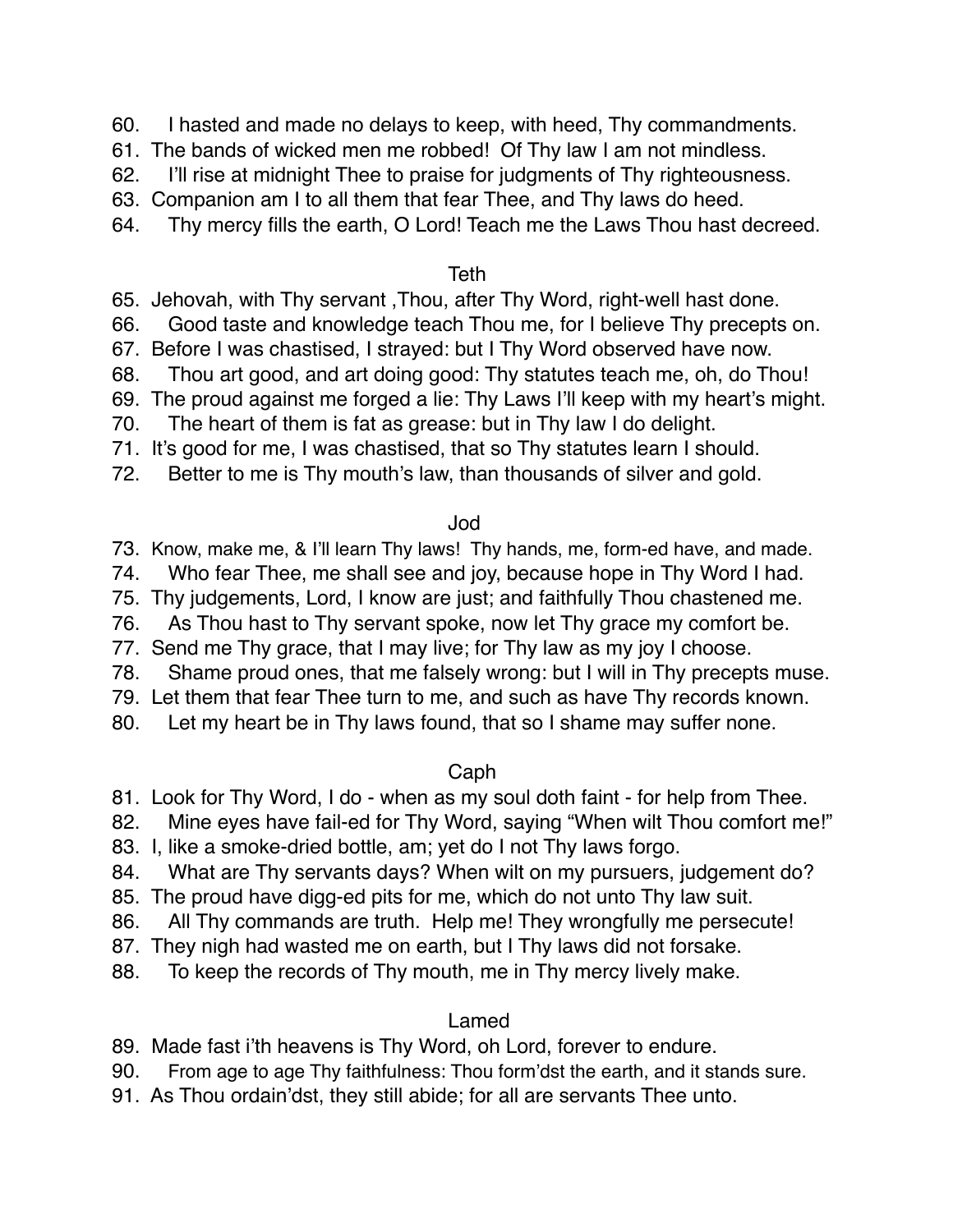- 92. Had not Thy law been my delight, then had I perished in my woe.
- 93. Thy statutes I will ne'er forget, because by them Thou quick'nedst me.
- 94. Thine own am I: Save me! because I sought Thy precepts studiously.
- 95. The wicked watch me me to 'stroy. But I Thy testimonies mind.
- 96. Of all perfection, end I see: but very large Thy law I find.

#### Mem

- 97. Now, how much do I love Thy law! It is my study all the day!
- 98. Thou mad'st me wiser than my foes by Thy rule: for it's with me aye.
- 99. I'm wiser than my teachers, all, for Thy records my study are.
- 100. I more than ancients understand, because I kept Thy laws with care.
- 101. From each ill path my feet I strayed, that so I might Thy Word observe.
- 102. Because Thou hast instructed me, I did not from Thy judgments swerve.
- 103. How sweet are Thy words to my taste! To my mouth more than honey they.
- 104. I from Thy precepts wisdom learn: therefore I hate each lying way.

### Nun

- 105. Of my feet is Thy word the lamp, and to my path the shining light.
- 106. Sworn have I, and will it perform, that I will keep Thy judgments, right.
- 107. I am afflicted very much: Lord, quicken me after Thy Word.
- 108. Accept my mouth's free off'rings now, and me Thy judgments teach, oh Lord.
- 109. My soul is always in my hand; but I have not Thy law forgot.
- 110. The wicked laid for me a snare; yet from Thy laws I stray-ed not.
- 111. Thy records are mine heritage for aye: for my heart's joy they be.
- 112. I bent my heart still to perform Thy statutes to eternity.

# Samech

- 113. Pursue I do, with hatred, all vain thoughts: but love Thy law, do I.
- 114. My covert and my shield art Thou: I on Thy Word wait hopefully.
- 115. Depart from me, lewd men, that I may keep my God's comman-d-ments.
- 116. By Thy Word, stay me, and I live: nor shame me for my confidence.
- 117. Sustain me, and I shall be safe: and in Thy law, still, I'll delight.
- 118. Thou tread'st down all that from Thy laws do stray, for false is their deceit.
- 119. All th'earth's lewd ones, like dross, Thou 'stoy'dst; therefore, Thy records, love, I do.
- 120. For fear of Thee, my flesh doth quake: I do Thy judgments dread, also.

# Ain

- 121. Quite to oppressors, leave me not: I judgment do, and righteousness.
- 122. Thy servant's surety be for good: let not the proud ones me oppress.
- 123. Mine eyes for Thy salvation fail: as also for Thy righteous Word.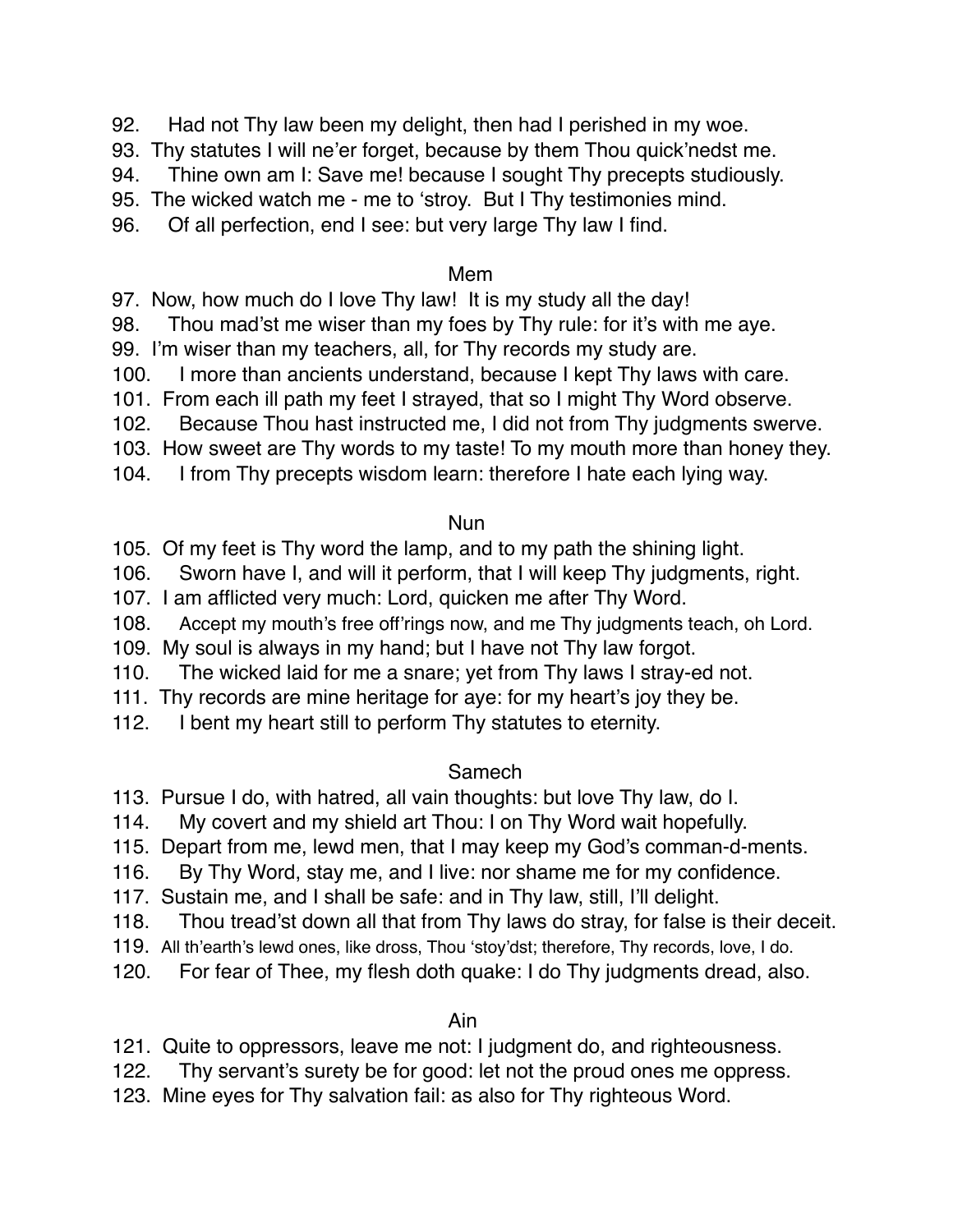- 124. In mercy with Thy servant deal, and Thy law's learning me afford.
- 125. I am Thy servant: make me wise, Thy testimonies for to know.
- 126. Time for Thee, Lord, it is to work, for men Thy law do overthrow.
- 127. Therefore do I Thy precepts love above gold, yea, the finest gold.
- 128. All false paths hate I: for Thy rules of all things are all right, I hold.

#### Pe

- 129. Right wondrous are Thy testimonies: therefore, my soul keeps them with care.
- 130. The entrance of Thy words gives light, and makes them wise that simple are.
- 131. I gape and pant for Thy precepts, because I long-ed for the same.
- 132. Look on me, and such grace me show, as Thou dost them that love Thy name.
- 133. My steps by Thy Word guide: and let no wickedness bear rule in me.
- 134. From men's oppression me redeem, and Thy law's keeper will I be.
- 135. Make Thy face on Thy servant shine, and me to learn Thy statutes, cause.
- 136. Mine eyes run floods of waters down, because they do not keep Thy laws.

### Tzaddi

- 137. Sincerely just art Thou, O Lord; Thy judgments upright are, also.
- 138. Thy testimonies Thou command'st are right; yea, very faithful, too.
- 139. My zeal consum-ed me, because mine enemies Thy words forget.
- 140. Thy Word, it is exceeding pure: therefore Thy servant loveth it.
- 141. Small am I, and contemptible, yet, Thy commands forget not I.
- 142. Thy justice, justice is for aye: also Thy law is verity.
- 143. Distress and anguish seized on me, yet, Thy commands delights me give.
- 144. Thy record's justice lasts for aye. Make Thou me wise, and I shall live.

# Roph

- 145. To me, that cry with my whole heart, Lord, hear! Thy statutes keep I will.
- 146. I unto Thee did cry: save me, and I shall keep Thy records, still.
- 147. The dawning I prevent, and cry: I for Thy Word do hopeful wait.
- 148. Mine eyes prevent the night watches, in Thy Word for to meditate.
- 149. Lord, of Thy mercy hear my voice; after Thy judgments quicken me.
- 150. Who follow mischief, they draw nigh who from Thy law afar off be.
- 151. But, oh, Jehovah, Thou art near, and all Thy precepts verity.
- 152. I, long since, of Thy records knew: Thou laid'st them from eternity.

### Resh

153. View mine affliction, and me free: for I Thy law do not forget.

- 154. Plead Thou my cause, and me redeem: for Thy word's sake, alive me set.
- 155. Salvation from lewd men is far, since they Thy laws to find ne'er strive.